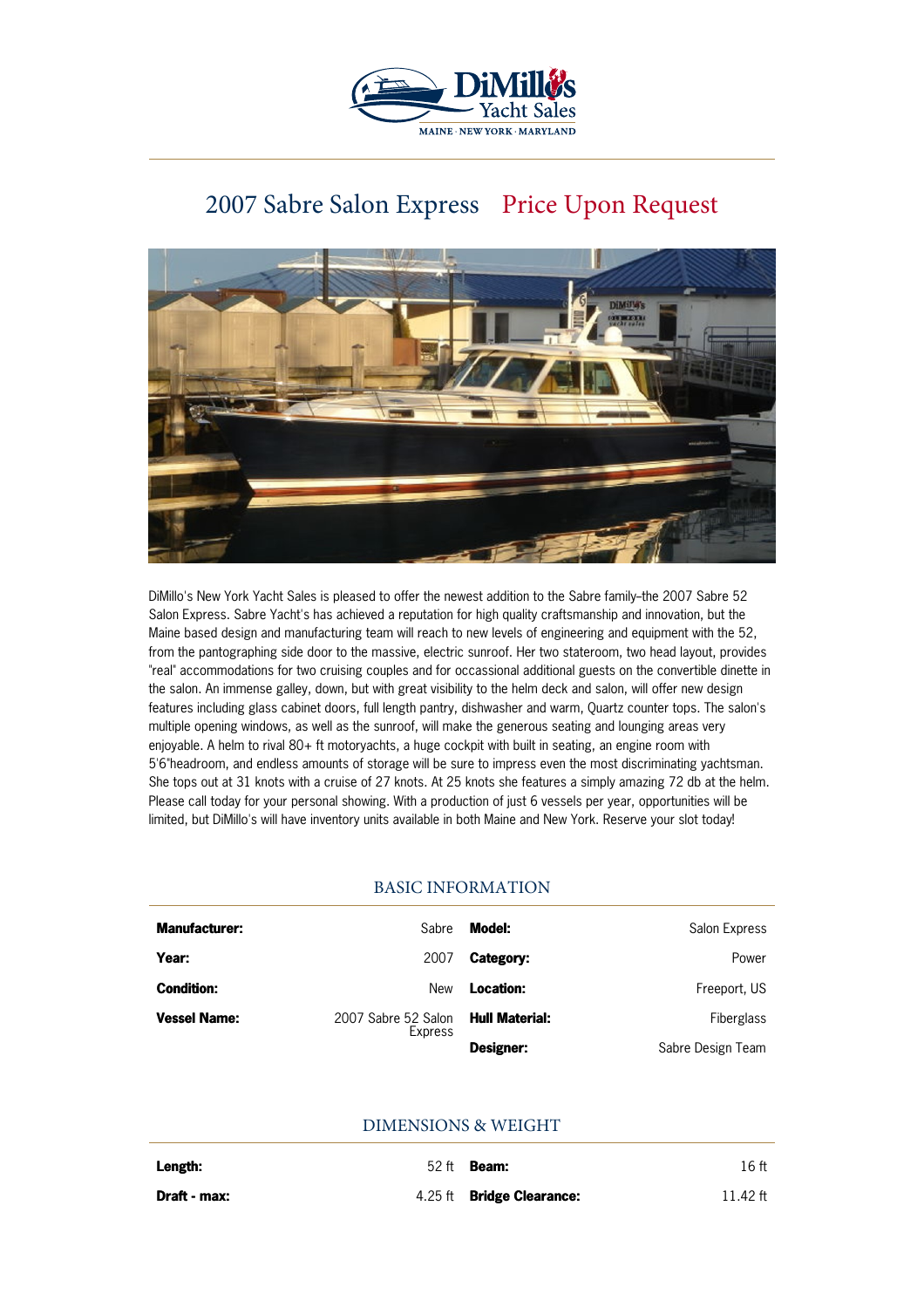### ENGINE

| Make:             | Twin Caterpillar | Model:            | C <sub>15</sub> |
|-------------------|------------------|-------------------|-----------------|
| Engine(s):        |                  | 2 Cruise Speed:   | 28 kn           |
| <b>Fuel Type:</b> | diesel           | <b>Max Speed:</b> | 31 kn           |

### TANK CAPACITIES

| <b>Fuel Tank:</b>    | 800 gallon - 1 tank(s) <b>Fresh Water Tank:</b> | 200 gallon - 1 tank(s) |
|----------------------|-------------------------------------------------|------------------------|
| <b>Holding Tank:</b> | 80 gallon - 1 tank(s)                           |                        |

## ACCOMODATIONS



**Engines**Total Power: 865

#### **Hull, Deck, and Hardtop**

- $-$  Hull
- Modified "V" planing hull design with shallow prop pockets.
- 23 degree deadrise amidships and 15 degree at transom.
- Reverse sloped transom.
- ISO NPG Sport Yacht Flag Blue gel coat w/ vinylester back-up resin and Sabre White double boot strip.
- Knitted Biaxial Structural E-Glass Reinforcements.
- Vacuum Bagged Divinycell foam core in hull bottom.
- Foam cored composite stringer system.
- Teak decking inlay on swim platform w/ under mounted telescoping ladder.
- Freedom Lift dingy davit system.
- Hull side rubbing strakes.
- PVC rub rail with stainless steel cap.
- Deck
- Teak decking aft cockpit sole and steps.
- Knitted Biaxial Structural E-Glass Reinforcements with foam coring.
- Molded in Beige anti-skid deck surfaces.
- Recessed salon windows with clear anodized frames.
- Double Sided anchor locker w/Southco slam latch (2).
- Large double sided lazzarette locker hatches with gas struts (3).
- Access hatch from aft cockpit to engine room.
- Large aft facing bench with storage below.
- 11/4" diameter type 316 stainless steel perimeter rail system.
- Stainless steel spring cleats (4).
- Stainless steel mooring cleats (2).
- Stainless steel stern cleats (2).
- Custom stainless steel dual anchor roller.
- Flagpole holder and flagstaff.
- Lewmar Low Profile polished aluminum hatches w/screens.
- Oversized stainless steel opening ports.
- Teak toe rails port and starboard w/custom cast dual mid rail chocks; fwd chocks.
- Teak cabin side eve-brow.
- Custom cast stainless steel "Sabre" medallion.
- Cast stainless steel corner hawse pipes in cockpit through hull sides and transom.
- Hardtop
- Hardtop with intergrated electric sliding sunroof with shade.
- Custom Sabre composite radar mast.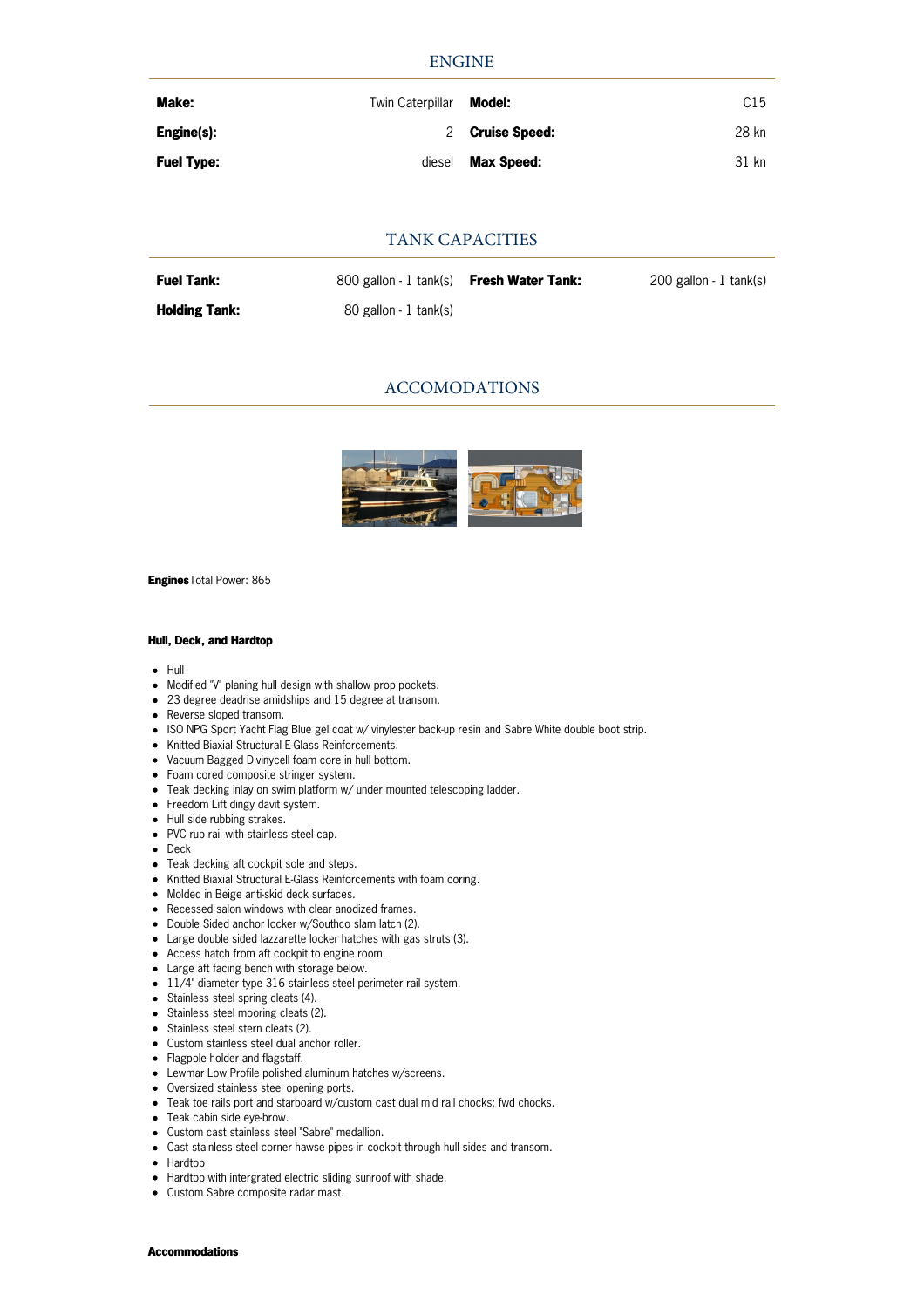- Helm Area
- Twin Stidd helm seats on pedistals.
- Pantographing door to side deck from helm.
- Stainless steel sliding door to aft cockpit with curved windows on corners.
- Hard back enclosure.
- Cherry finished helm dash.
- Navigation switch panel.
- Flat chart area to port of instrument area.
- Custom wood trimmed stainless steel wheel.
- Recessed master AC/DC breaker panels.
- Main Salon
- Raised "Mates Lounge" to port with Ice Maker/Refrigerator below.
- Oversized U-shaped lounge with custom fabrics. Converts to sleeping berth with storage drawers below.
- Fixed hi-low pedestal table with starburst inlay and deep high gloss epoxy finish.
- Entertainment cabinet with LCD TV w/DVD player, bottle storage and surround sound system.
- Blinds and curtains on all windows.
- Teak and holly sole.
- Sound deadening headliner panels.
- Electrically operated sun roof over main salon.
- Guest Stateroom
- Low queen island berth with 5" mattress.
- Ash hull ceilings.
- Drawers under bed (2).
- Blanket storage.
- Enclosed upper shelves to port and starboard of island berth with storage behind.
- Large cedar lined hanging locker.
- Bureau to starboard with enclosed locker above.
- Built in LCD TV w/DVD player.
- Portlight and hatch shades.
- Teak and holly sole.
- Soft headliner panels.
- Master Stateroom
- Double pocket doors.
- Low queen island berth with inner spring mattress.
- Spacious drawers and storage at base of berth.
- Bureau/night stand w/drawers to each side of bed, bookshelf above headboard.
- His and Hers cedar lined hanging lockers with cedar shelf and closet post.
- Desk area with built in file cabinet and book shelf above.
- Built in LCD TV w/DVD player.
- Shades for all ports and hatches.
- Exclusive access to master head.
- Teak and holly sole.
- Soft headliner panels.

#### **Head/Galley**

- Guest Head
- Stainless sink with faucet.
- Seperate shower stall with circular door.
- Ceramic tile floor in WC compartment.
- Hot and cold pressure water.
- Electric shower sump pump.
- Storage lockers.
- Soap dispenser in counter.
- Solid surface counter with bull nose.
- Teak shower grate.
- Stainless steel towel bars.
- Wood trimmed mirror over sink and mirror in top of passageway door.
- Ventilation blower.
- VacuFlush freshwater household size bowl toilet (creamic).
- Macerator pump.
- Incremental waster tank level monitor.
- Master Private Head
- Oversized shower compartment.
- Designer sink with faucet.
- Seperate shower stall.
- Hot and cold pressure water.
- Electric shower sump pump.
- Storage lockers.
- Soap dispenser in counter.
- Solid surface counter w/bull nose.
- Teak shower grate.
- Ceramic tile on head compartment floor.
- Stainless steel towel bar.
- Wood trimmed mirror over sink and mirror in top of passageway door.
- Ventilation blower.
- VacuFlush freshwater household size bowl toilet (creamic).
- Macerator pump.
- Incremental waster tank level monitor.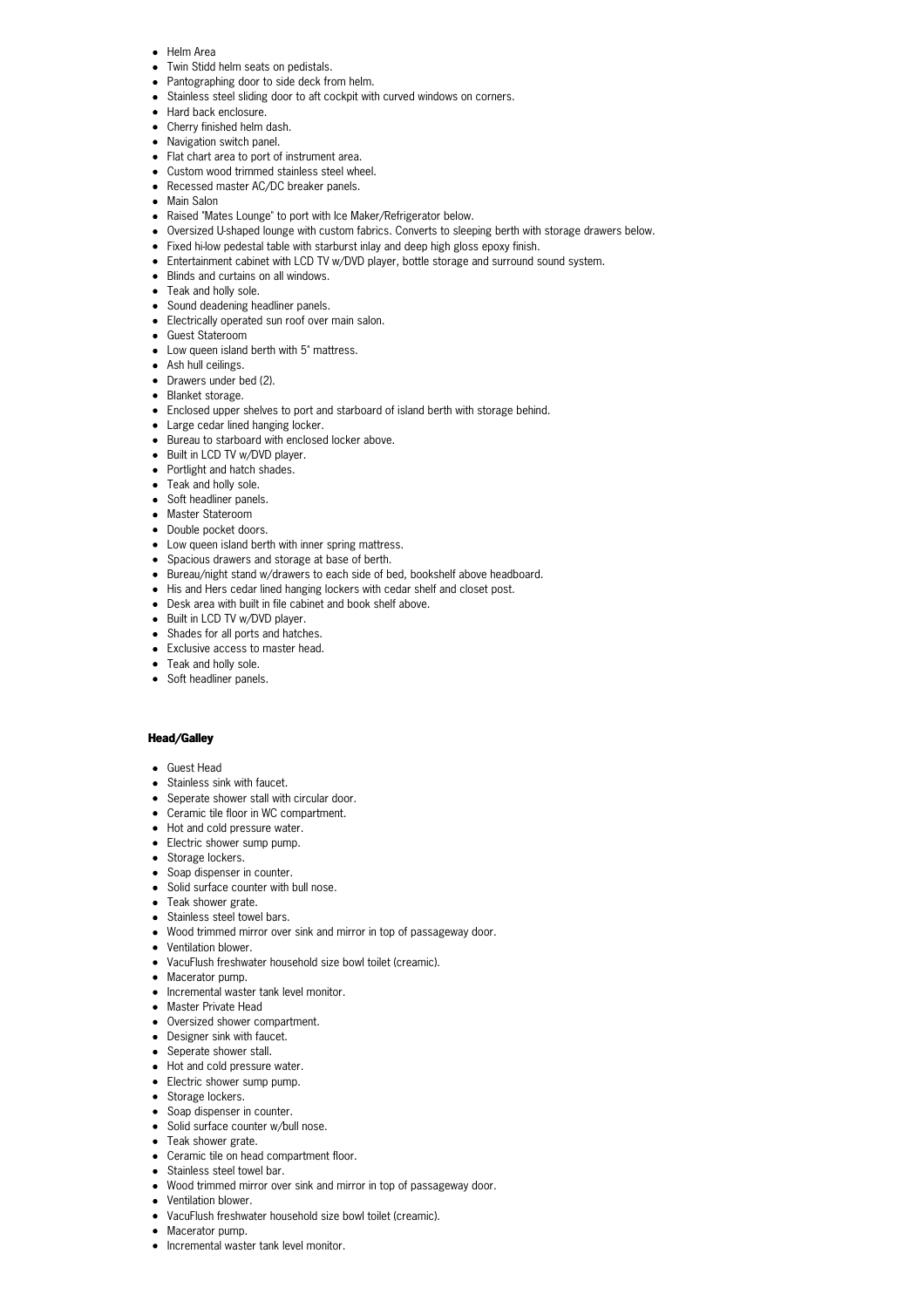- Galley
- Extra large galley with two oversized portlights.
- Solid surface laminate counter.
- Electric 3 burner stove top.
- Convection microwave oven.
- 24v galley exhaust fan.
- Large storage drawer below oven.
- Above and below counter storage.
- Large Pantry cabinet.
- Additional storage beneath stairs.
- Sub-Zero stainless steel combo fridge/freezer (3 cubic ft. of refrigeration and 2 cubic feet of freezer space).
- Fischer & Paykel DishDrawer dishwasher w/cherry front.
- Stainless steel double bowl sink.
- Washer/dryer unit above fridge in hallway forward of pantry.

#### **Electrical**

- 120V AC Electrical System
- Single 240V AC 50 amp AC shore power system.
- Freedom Lift Dingy Davit System
- 75ft. Glendinning cord reel.
- 17kw Onan Generator w/sound enclosure.
- Isolation transformer.
- Automatic fire extinguishing discharge system with override.
- Automatic electric bige pumps (3).
- $\bullet$  Illuminated main circuit breaker distribution panel.
- 110V outlets in each cabin, one in engine room.
- All galley and head receptacles are GFI protected.
- Professional Mariner 50 amp, 3-bank battery charger.
- Reverse cycle air conditioning (salon, master and guest staterooms).
- **Pure-Sine inverter.**
- Central vac system
- 24V DC Electical Distribution System
- Dedicated engine starting battery bank.
- 24V 8D AGM deep cycle ship's service batteries.
- Custom battery management panel w/emergency crossover feature at helm station.
- $\bullet$  Illuminated main circuit break distribution panel w/battery condition gauge.
- Multiple 12/24V outlets at helm and interior for small appliances.
- Tinned marine grade wire throughout.
- Kahlenberg air horn.
- Navigation lights.
- Wiper/washer system.
- Lighting: reading lights in both staterooms, Cantalupi halogen lights in the overhead, halogen bar lighting, engine room lighting, cockpit courtesy lights w/remote switch at transom door.
- Lighting package for Freedom Lift Dingy Davit System
- Russound Multi-Cabin audio system

#### **Mechanical**

- Propulsion
- Power: Twin diesel CAT C15 865mhp.
- Fresh water cooled.
- Twin Disc QUICKSHIFT transmission MGX 5114A.
- Twin Disc EC300 electronic controls w/Express Mode.
- 2 3/4" Stainless Steel Shaft.
- PSS dripless shaft seals.
- Manganese bronze struts with cutlass bearing.
- NiBrAl propellers to ISO Class S.
- 24V alternators on each engine.
- Seawater cooled 10" side exhaust system.
- Groco raw water intake strainers.
- Oil changing systems engines and gen set.
- Engine room ventilation system 24V.
- Engine room intake ducts with stainless steel grill.
- White gel coated engine room.
- White mylar faced foam noise.
- Steering System
- Power assisted hydraulic steering.
- Twin bronze rudder.
- Twin trim tabs. • Side-Power SP 155 bow thruster.
- 
- Fuel System
- 800 gal. diesel fuel (2 400 gal. tanks).
- Exterior of tank coated with corrosion barrier.
- Racor fuel filters.
- 2" stainless steel deck fill plate.
- **•** Fuel level indicator at helm.